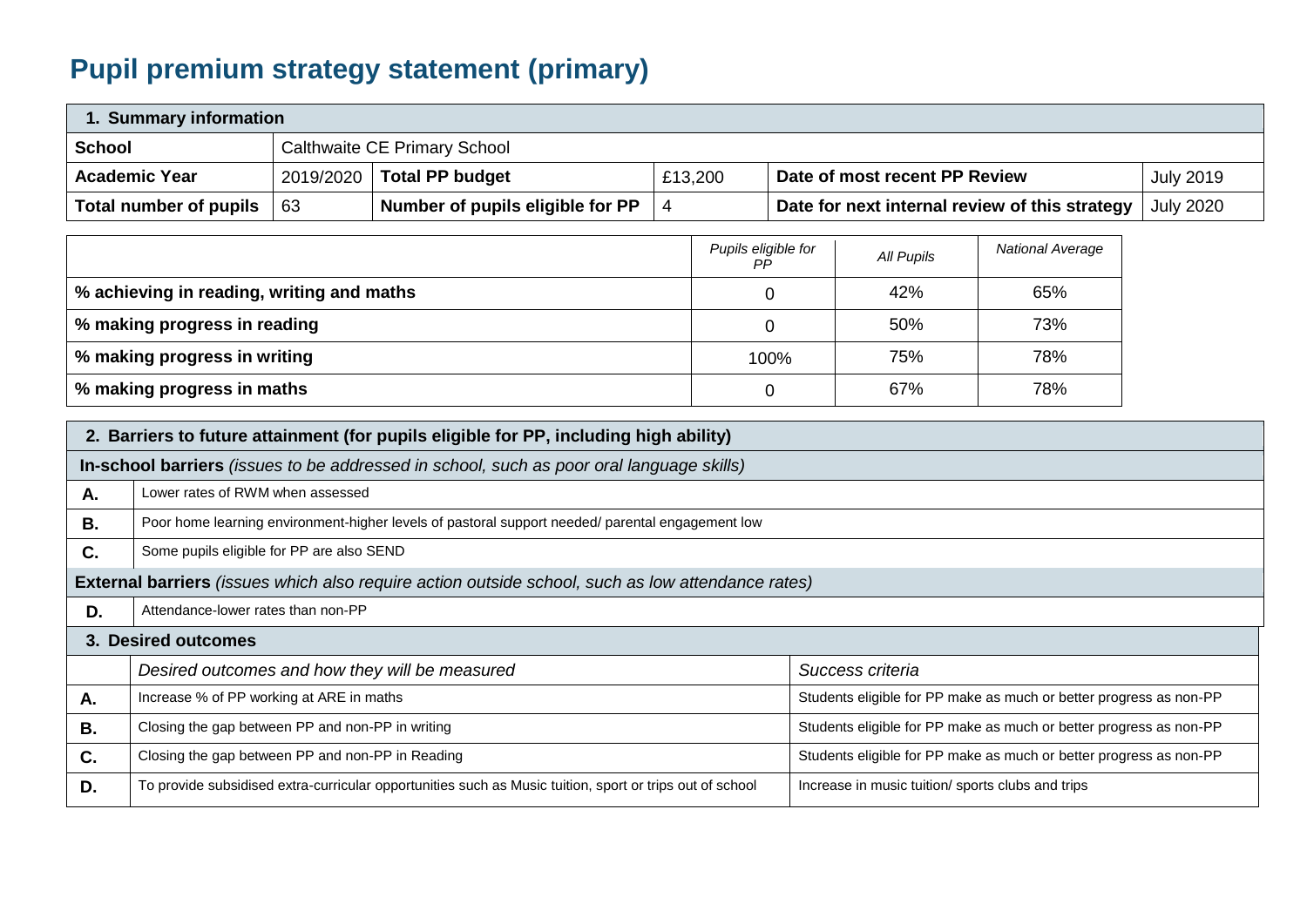## **4. Planned expenditure**

**Academic year 2018-2019**

H

The three headings below enable schools to demonstrate how they are using the pupil premium to improve classroom pedagogy, provide targeted support and support whole school strategies.

| i. Quality of teaching for all                                                                                                                                                       |                                                                                                                                                                                                                                         |                                                                                                                                                                                                                                                                                                                                                                               |                                                                                                                                                                                                                                                                                                                                                                                                                                                                                                                                                                                                                                                                                                                                                                                                                                                                                                                                                                                                                                                                                                                                   |                                            |                  |  |  |  |
|--------------------------------------------------------------------------------------------------------------------------------------------------------------------------------------|-----------------------------------------------------------------------------------------------------------------------------------------------------------------------------------------------------------------------------------------|-------------------------------------------------------------------------------------------------------------------------------------------------------------------------------------------------------------------------------------------------------------------------------------------------------------------------------------------------------------------------------|-----------------------------------------------------------------------------------------------------------------------------------------------------------------------------------------------------------------------------------------------------------------------------------------------------------------------------------------------------------------------------------------------------------------------------------------------------------------------------------------------------------------------------------------------------------------------------------------------------------------------------------------------------------------------------------------------------------------------------------------------------------------------------------------------------------------------------------------------------------------------------------------------------------------------------------------------------------------------------------------------------------------------------------------------------------------------------------------------------------------------------------|--------------------------------------------|------------------|--|--|--|
| <b>Desired</b><br>outcome                                                                                                                                                            | Chosen action /<br>What is the evidence and<br>How will you ensure it is implemented well?<br>rationale for this choice?<br>approach                                                                                                    |                                                                                                                                                                                                                                                                                                                                                                               | <b>Staff</b><br>lead                                                                                                                                                                                                                                                                                                                                                                                                                                                                                                                                                                                                                                                                                                                                                                                                                                                                                                                                                                                                                                                                                                              | When will you<br>review<br>implementation? |                  |  |  |  |
| Objective A: To<br>raise attainment<br>for, and close the<br>gap between,<br>disadvantaged<br>pupils and non-<br>disadvantaged<br>children in<br>reading writing<br>and mathematics. | A named Pupil<br>Premium<br>Designated Lead to<br>drive forward<br>improvements in<br>the outcomes for<br>disadvantaged<br>pupils in school<br>through high<br>quality learning<br>experiences<br>resulting from<br>effective teaching. | The named Pupil Premium<br>Designated Lead will ensure<br>that strategic decisions in<br>school improve outcomes for<br>children in receipt of the Pupil<br>Premium. This role aims to not<br>only support the progress and<br>attainment of children eligible<br>for Pupil Premium Pupils but<br>to ensure that any barriers for<br>learning are identified and<br>overcome. | 1. Website meets DfE requirements; 2017-2018<br>Rationale document and 2019-2020 strategy, outlining<br>barriers and action plan to improve learning outcomes<br>and cost.<br>2. System for identification of barriers to learning are<br>identified and strategies are in place to successfully<br>reduce them; E.g. Pupil Premium Progress Meetings are<br>in place for reading, writing, mathematics and social,<br>emotional and behaviour, every term, to review progress<br>and next step actions.<br>3. Termly reports of attainment and progress are<br>presented to Full Governor Meetings/ to parents.<br>4. Meeting with Pupil Premium Governor: Mrs Sue<br>Hunter to monitor progress and impact of Pupil Premium<br><b>Strategy Statement.</b><br>5. Tracking of PP pupils in reading, mathematics and<br>writing shows that pupils attain as high or in excess of<br>non PP pupils. PP pupil progress is at least in line with<br>non PP.<br>6. Evaluation of the impact of strategies in this<br>document, supports subsequent improvement in<br>outcomes for pupil premium pupils.<br>7. Discussion of attendance | JH/<br><b>SH</b>                           | <b>July 2020</b> |  |  |  |
| £400<br><b>Total budgeted cost</b>                                                                                                                                                   |                                                                                                                                                                                                                                         |                                                                                                                                                                                                                                                                                                                                                                               |                                                                                                                                                                                                                                                                                                                                                                                                                                                                                                                                                                                                                                                                                                                                                                                                                                                                                                                                                                                                                                                                                                                                   |                                            |                  |  |  |  |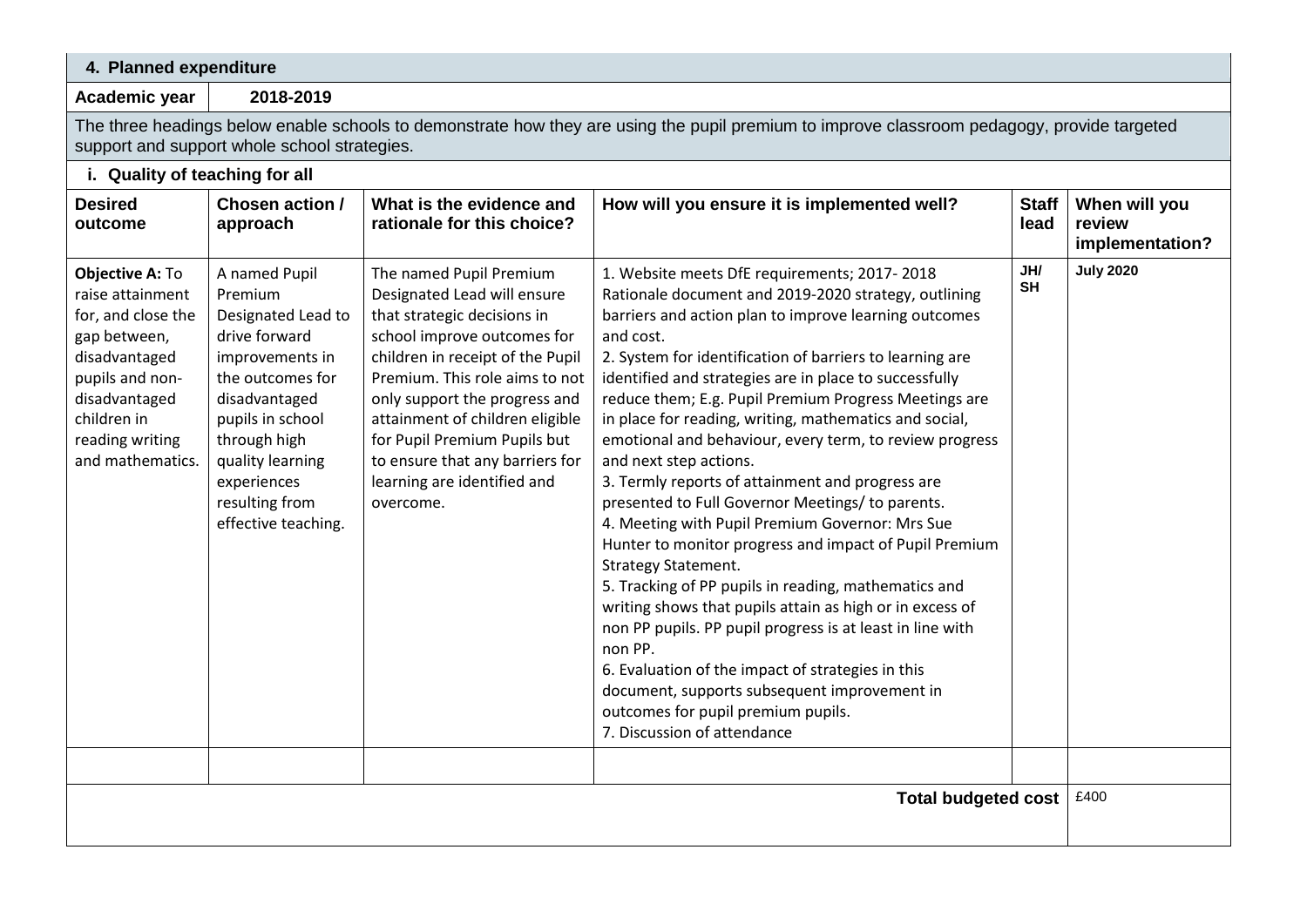| i.<br><b>Quality of teaching</b>                                                                                                |                                                                                                                                                                                                                                                                                                                                                                           |                                                                                                                                                                                                                                                                                                                                                                                                                                                                                                                                                                                            |                                                                                                                                                                                                                                                                                                                                                                                                                                                                                                                                                                                                                                                                     |  |                                            |  |  |  |  |
|---------------------------------------------------------------------------------------------------------------------------------|---------------------------------------------------------------------------------------------------------------------------------------------------------------------------------------------------------------------------------------------------------------------------------------------------------------------------------------------------------------------------|--------------------------------------------------------------------------------------------------------------------------------------------------------------------------------------------------------------------------------------------------------------------------------------------------------------------------------------------------------------------------------------------------------------------------------------------------------------------------------------------------------------------------------------------------------------------------------------------|---------------------------------------------------------------------------------------------------------------------------------------------------------------------------------------------------------------------------------------------------------------------------------------------------------------------------------------------------------------------------------------------------------------------------------------------------------------------------------------------------------------------------------------------------------------------------------------------------------------------------------------------------------------------|--|--------------------------------------------|--|--|--|--|
| <b>Desired</b><br>outcome                                                                                                       | <b>Chosen</b><br>What is the evidence and<br>How will you ensure it is implemented well?<br><b>Staff</b><br>action/approach<br>rationale for this choice?<br>lead                                                                                                                                                                                                         |                                                                                                                                                                                                                                                                                                                                                                                                                                                                                                                                                                                            |                                                                                                                                                                                                                                                                                                                                                                                                                                                                                                                                                                                                                                                                     |  |                                            |  |  |  |  |
| <b>Objective B:</b><br>Increase the % of<br>pupils eligible for<br>Pupil Premium<br>working at ARE in<br>Mathematics in<br>KS2. | Implementation of<br>the White Rose hub<br>'Maths Mastery'<br>approach to<br>learning<br>mathematics.<br>Improve PP Pupil<br>access to the online<br><b>Rock Stars</b><br>Programme to<br>improve rapid<br>recall of<br>multiplication facts<br>and the 'my maths'<br>online mathematics<br>homework<br>programme.                                                        | EEF cites that mastery<br>curriculum can accelerate<br>pupil learning by +5 months.<br>Learning approach focuses on<br>deep level of understanding,<br>reasoning and vocabulary<br>development. EEF toolkit<br>research states that digital<br>technology can accelerate<br>learning by +4 months. To<br>improve the recall of<br>multiplication facts to improve<br>children's mental calculation<br>strategies and their ability to<br>understand division and<br>fractions. Improve<br>opportunities to practise and<br>consolidate mathematics<br>learning outside of class<br>lesson. | 1. Continuation of the maths mastery programme<br>through Whole school CPD during INSET. JH/CE have<br>joined the TGR group through North Lakes (Course choice<br>based on effectiveness).<br>2. Scholarpack -use tracking data to support gaps and<br>identify areas for concern<br>3. Resources and material purchased to support the<br>maths mastery approach to learning.<br>4. Lesson observation of maths mastery learning in<br>school to share good practice and reflect on impact to<br>learning. (Lesson study approach focused on PP learners)<br>5. Use of online rock stars programme within maths<br>curriculum teaching.<br>6. Purchase license £60 |  | <b>July 2020</b>                           |  |  |  |  |
|                                                                                                                                 |                                                                                                                                                                                                                                                                                                                                                                           |                                                                                                                                                                                                                                                                                                                                                                                                                                                                                                                                                                                            |                                                                                                                                                                                                                                                                                                                                                                                                                                                                                                                                                                                                                                                                     |  |                                            |  |  |  |  |
|                                                                                                                                 |                                                                                                                                                                                                                                                                                                                                                                           |                                                                                                                                                                                                                                                                                                                                                                                                                                                                                                                                                                                            | <b>Total budgeted cost</b>                                                                                                                                                                                                                                                                                                                                                                                                                                                                                                                                                                                                                                          |  | £400                                       |  |  |  |  |
| i.                                                                                                                              | <b>Quality of teaching</b>                                                                                                                                                                                                                                                                                                                                                |                                                                                                                                                                                                                                                                                                                                                                                                                                                                                                                                                                                            |                                                                                                                                                                                                                                                                                                                                                                                                                                                                                                                                                                                                                                                                     |  |                                            |  |  |  |  |
| <b>Desired</b><br>outcome                                                                                                       | <b>Chosen</b><br>action/approach                                                                                                                                                                                                                                                                                                                                          | What is the evidence and<br>rationale for this choice?                                                                                                                                                                                                                                                                                                                                                                                                                                                                                                                                     | How will you ensure it is implemented well?<br><b>Staff</b><br>lead                                                                                                                                                                                                                                                                                                                                                                                                                                                                                                                                                                                                 |  | When will you<br>review<br>implementation? |  |  |  |  |
| Objective C: To<br>improve Year 4/<br>yr 5 outcomes in<br>writing for PP.                                                       | Targeted small<br>EEF research states that small<br>1. Intervention 2 x 30min lessons per week.<br>class size and small group<br>2. 6 weekly review of progress and impact of intervention<br>group provision in<br>teaching gives 3 months and 4<br>writing. Focusing<br>3. PPM Meetings<br>months gain respectively<br>4. Monitoring and Evaluation.<br>on sentence and |                                                                                                                                                                                                                                                                                                                                                                                                                                                                                                                                                                                            |                                                                                                                                                                                                                                                                                                                                                                                                                                                                                                                                                                                                                                                                     |  | <b>July 2020</b>                           |  |  |  |  |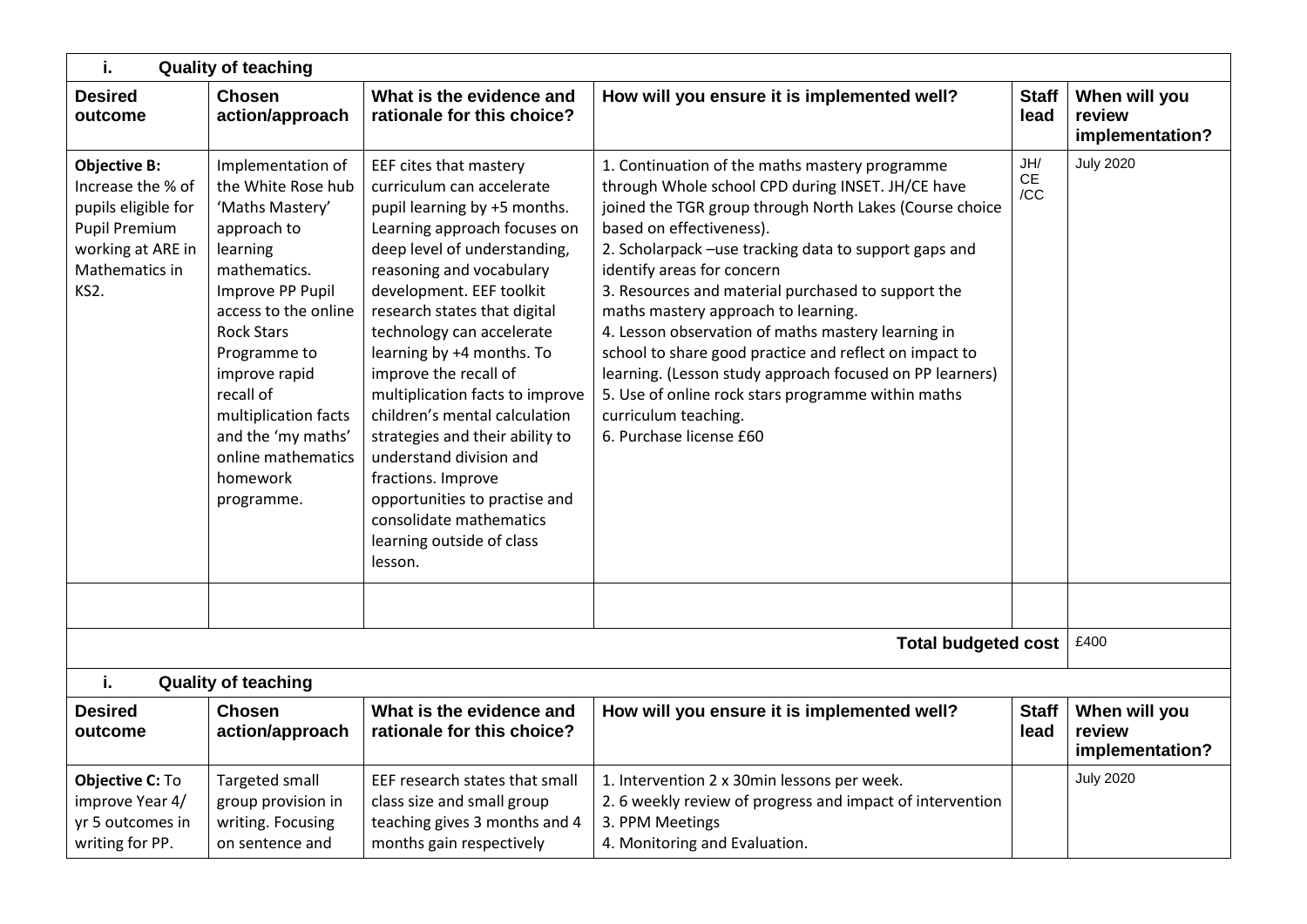|                                                                                                                                                                                              |                                                                                                                                                                                                                                        |                                                                                                                            | Total budgeted cost:                                                                                                                                                                                                                                                                                      |  | £9,200           |  |
|----------------------------------------------------------------------------------------------------------------------------------------------------------------------------------------------|----------------------------------------------------------------------------------------------------------------------------------------------------------------------------------------------------------------------------------------|----------------------------------------------------------------------------------------------------------------------------|-----------------------------------------------------------------------------------------------------------------------------------------------------------------------------------------------------------------------------------------------------------------------------------------------------------|--|------------------|--|
| <b>Targeted Support:</b><br>Objectives A,B,C,<br>To increase the<br>progress of Pupil<br>premium pupils<br>working below<br>age related<br>expectations in<br>Reading, Writing<br>and Maths. | Small group/1-1<br>Interventions<br>undertaken are<br>regular, rigorous<br>and systematic.<br>Programmes<br>delivered include;<br>RWI<br>phonics/Reading<br><b>RWI</b> phonics<br>tutoring Reading<br>comprehension<br>Maths recovery. | EEF research states that small<br>class size and small group<br>teaching gives 3 months and 4<br>months gain respectively  | Interventions undertaken are reviewed 6 weekly to<br>monitor impact. Discussions held with Teachers and TA's<br>at each assessment point to review next actions. Pupil<br>Performance Meetings are undertaken and reviewed<br>Monitoring and Evaluation of Intervention Teaching<br>Quality by HT/ SENDCO |  |                  |  |
| <b>Total budgeted cost</b>                                                                                                                                                                   |                                                                                                                                                                                                                                        |                                                                                                                            |                                                                                                                                                                                                                                                                                                           |  |                  |  |
| Objective D: To<br>improve Year 3<br>outcomes in<br>reading for<br>children eligible<br>for Pupil<br>Premium.                                                                                | small group<br>provision in writing<br>with an<br>experienced<br>Teacher/TA.<br>Small group<br>provision in writing<br>with an<br>experienced<br>Teacher to improve<br>grammar sentence<br>and punctuation<br>levels in writing.       | EEF research states that small<br>class size and small group<br>teaching gives 3 months and 4<br>months gain respectively. | 1. PP pupils identified from data analysis and pupil<br>Progress Reports. 2. 1 x 45 minute lessons delivered over<br>2 terms. 3. Starting points and end points measured to<br>assess impact. 4. Review.                                                                                                  |  | <b>July 2020</b> |  |
|                                                                                                                                                                                              | punctuation skill<br>practise and<br>application in<br>writing. 12 week                                                                                                                                                                |                                                                                                                            | 5. Discussions with pupils and teacher.<br>6. Data Analysis                                                                                                                                                                                                                                               |  |                  |  |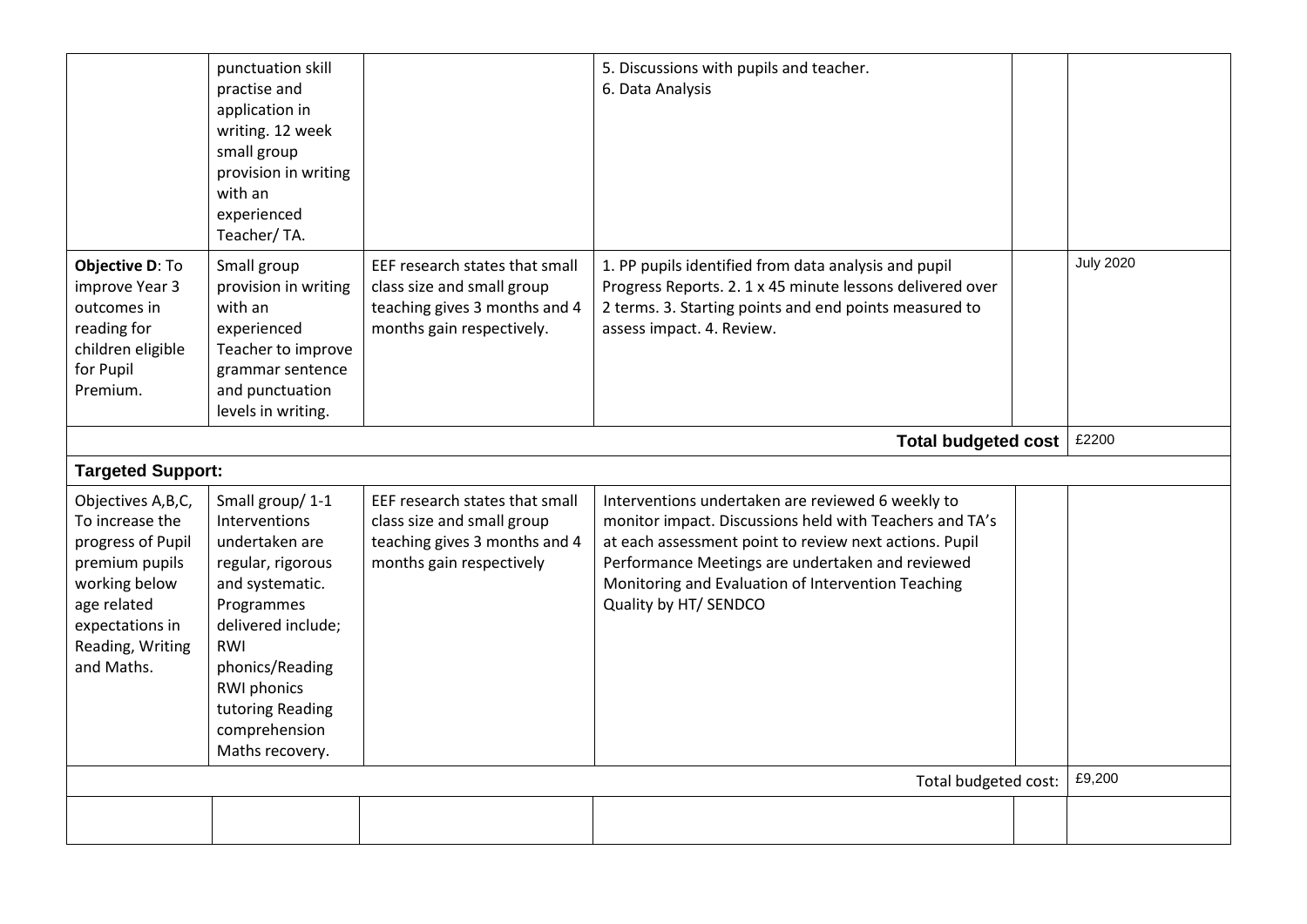| <b>Objective E:</b><br>To provide<br>extracurricular<br>opportunities for<br>PP pupils in the<br>arts<br>To provide<br>residential<br>outdoor learning<br>experiences in<br>Year 5 and Year 6,<br>for children<br>eligible for Pupil<br>Premium. | Encourage and<br>develop music<br>participation for<br>pupils eligible for<br>Pupil Premium.<br>Children in Class 3<br>will stay for 2<br>nights at Rock UK<br>Newcastleton to<br>experience a<br>variety of outdoor<br>activities. | EEF research states that 'arts<br>participation' can make gains<br>of +2 months.<br>EEF research states that<br>outdoor learning can make<br>gains of +4 month gains.     | 1. Promote music throughout school in lessons and school<br>band<br>2. Speak to parents to know that music tuition for pupils<br>eligible for pupil premium will be funded by school.<br>3. Work with music service and music teachers to offer a<br>range of instrument tuition.<br>4. Identify eligible Pupil Premium children<br>5. purchase new equipment<br>6. encourage 'Take up' of residential opportunities and<br>pay for them<br>7. Continue with Forest School<br>8. Karate offered after discussion with PP parents-50%<br>take up |  |       |  |  |  |  |  |
|--------------------------------------------------------------------------------------------------------------------------------------------------------------------------------------------------------------------------------------------------|-------------------------------------------------------------------------------------------------------------------------------------------------------------------------------------------------------------------------------------|---------------------------------------------------------------------------------------------------------------------------------------------------------------------------|-------------------------------------------------------------------------------------------------------------------------------------------------------------------------------------------------------------------------------------------------------------------------------------------------------------------------------------------------------------------------------------------------------------------------------------------------------------------------------------------------------------------------------------------------|--|-------|--|--|--|--|--|
|                                                                                                                                                                                                                                                  |                                                                                                                                                                                                                                     |                                                                                                                                                                           | Total budgeted cost:                                                                                                                                                                                                                                                                                                                                                                                                                                                                                                                            |  | £1000 |  |  |  |  |  |
|                                                                                                                                                                                                                                                  |                                                                                                                                                                                                                                     |                                                                                                                                                                           |                                                                                                                                                                                                                                                                                                                                                                                                                                                                                                                                                 |  |       |  |  |  |  |  |
| <b>Desired Outcome</b>                                                                                                                                                                                                                           | Chosen<br>action/approach                                                                                                                                                                                                           | <b>Estimated impact: Did you</b><br>meet the success criteria?<br>Include impact on pupils not<br>eligible for PP, if appropriate.                                        | Lessons learned (and whether you will continue with<br>this approach)                                                                                                                                                                                                                                                                                                                                                                                                                                                                           |  | Cost: |  |  |  |  |  |
| <b>Previous Academic Year</b><br>i. Quality of teaching for all                                                                                                                                                                                  |                                                                                                                                                                                                                                     |                                                                                                                                                                           |                                                                                                                                                                                                                                                                                                                                                                                                                                                                                                                                                 |  |       |  |  |  |  |  |
| 1. Key objective:<br>To improve the<br>outcomes for<br>disadvantaged<br>students to bring<br>attainment in line<br>with age related<br>expectations for                                                                                          | Despite the<br>changes to<br>assessment seen<br>this year, PPG<br>children made<br>progress in line<br>with their peers.                                                                                                            | PP children made progress in<br>line with their peers taking<br>into account their individual<br>starting points.<br>The gap closed in reading and<br>writing. We are not | Continue the drive to ensure PPG children make at least<br>expected progress in line with their peers. Continue<br>rigorous PPM and focus on PP children compared to non-<br>PP.                                                                                                                                                                                                                                                                                                                                                                |  | £4000 |  |  |  |  |  |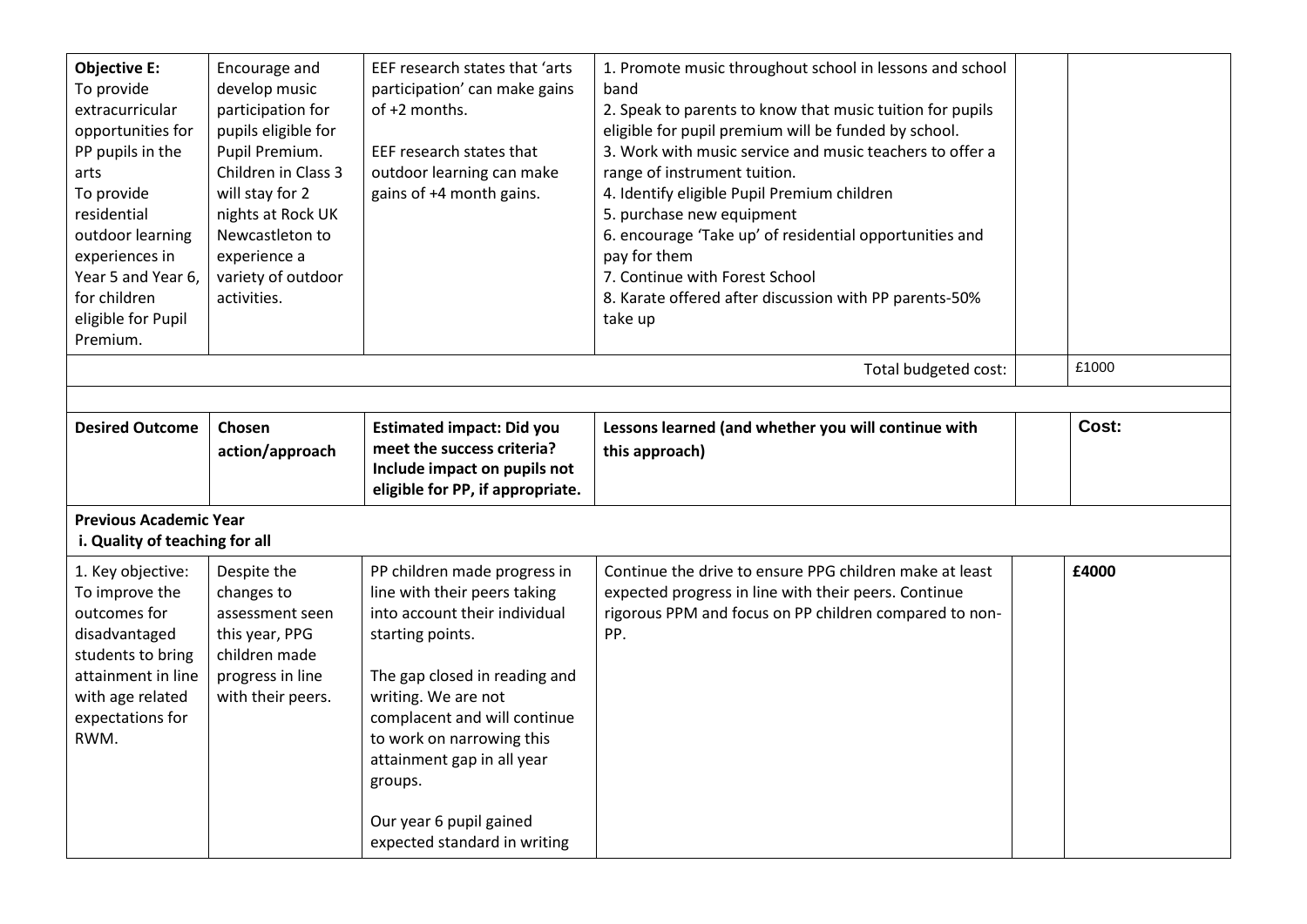|                                                                                                                                                                          |                                                                                                   | and gained 19/20 in the SATS<br>spelling test.<br>Scholarpack is becoming<br>embedded as is the White<br>Rose materials.<br>Rock Star times tables is well<br>used across the school.                                                                                          |     |                                                                                                                                                                           |                           |               |                     |         |
|--------------------------------------------------------------------------------------------------------------------------------------------------------------------------|---------------------------------------------------------------------------------------------------|--------------------------------------------------------------------------------------------------------------------------------------------------------------------------------------------------------------------------------------------------------------------------------|-----|---------------------------------------------------------------------------------------------------------------------------------------------------------------------------|---------------------------|---------------|---------------------|---------|
| Objectives A,B,C,<br>To increase the<br>progress of Pupil<br>premium pupils<br>working below                                                                             | Targeted small<br>group provision in<br>writing. Focusing<br>on sentence and<br>punctuation skill | 2 children in year 6:<br>100% expected in writing                                                                                                                                                                                                                              | PP. | Continue the drive to ensure PPG children make at least<br>expected progress in line with their peers. Continue<br>rigorous PPM and focus on PP children compared to non- |                           |               |                     | £11,000 |
| age related<br>expectations in                                                                                                                                           | practise and<br>application in                                                                    |                                                                                                                                                                                                                                                                                |     |                                                                                                                                                                           | Pupils eligible<br>for PP | All<br>Pupils | National<br>Average |         |
| Reading, Writing<br>and Maths.                                                                                                                                           | writing. 12 week                                                                                  |                                                                                                                                                                                                                                                                                |     | % achieving in RWM                                                                                                                                                        | 0                         | 42%           | 65%                 |         |
|                                                                                                                                                                          | small group<br>provision in writing                                                               |                                                                                                                                                                                                                                                                                |     | % making progress in reading                                                                                                                                              | 0                         | 50%           | 73%                 |         |
|                                                                                                                                                                          | with an                                                                                           |                                                                                                                                                                                                                                                                                |     | % making progress in writing                                                                                                                                              | 100%                      | 75%           | 78%                 |         |
|                                                                                                                                                                          | experienced<br>Teacher/TA.                                                                        |                                                                                                                                                                                                                                                                                |     | % making progress in maths                                                                                                                                                | 0                         | 67%           | 78%                 |         |
| <b>Other Approaches:</b>                                                                                                                                                 |                                                                                                   |                                                                                                                                                                                                                                                                                |     |                                                                                                                                                                           |                           |               |                     |         |
| To provide<br>extracurricular<br>opportunities in<br>the arts for PP<br>pupils.<br>To provide<br>residential<br>outdoor learning<br>experiences in<br>Year 5 and Year 6, |                                                                                                   | All pupils in receipt of Pupil<br>Premium are eligible for music<br>lessons paid for by school-<br>average cost is £110 per term<br>20% take-up 1PP-drums 1PP-<br>Ukulele<br>A register of each class trip is<br>kept by the class teacher to<br>indicate who has paid and who |     | Discuss with parents in July ready for September take-up.                                                                                                                 |                           |               |                     | £1400   |
| for children<br>eligible for Pupil<br>Premium.                                                                                                                           |                                                                                                   | has not. Pupils in receipt of<br>Pupil Premium are not<br>required to pay for residential<br>and educational visits. Class 3                                                                                                                                                   |     |                                                                                                                                                                           |                           |               |                     |         |